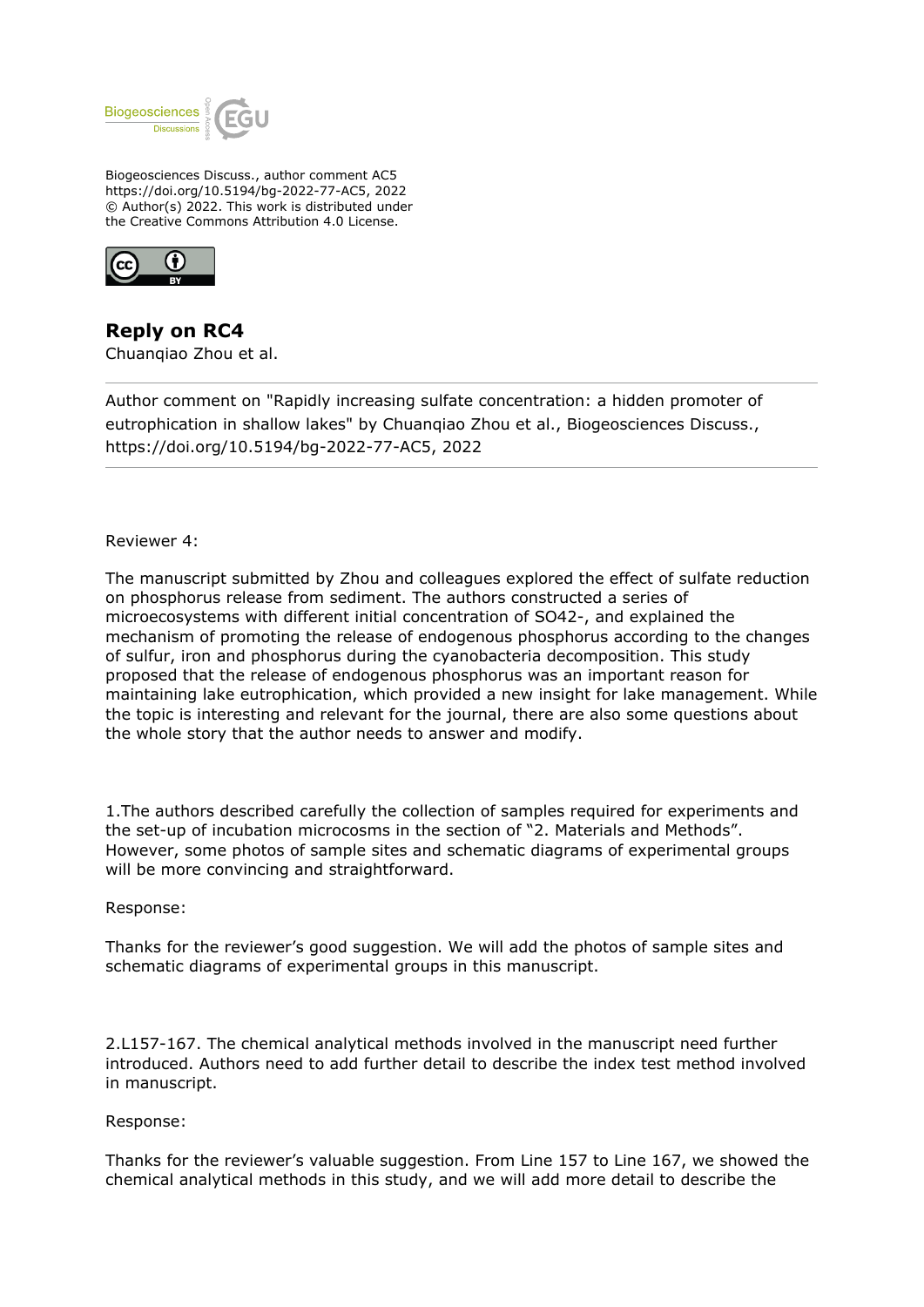index test method according to the reviewer's suggestion.

3.During sampling of incubation microcosms, how to control the anaerobic and air pressure changes in the gas extraction process?

# Response:

Thanks for your professional questions. In this study, we used the method of destructive sampling. At the beginning of the experiment, we set up a time series microcosms including 1, 2, 3, 4, 5, 6, 7, 9, 11, 14, 18, 23, 28, 33, 38, 43 and 48 d. At each time point of sampling, only one group needs to be taken out in each sampling period, therefore, the anaerobic environment of other anaerobic bottles will not be destroyed.

4.This study has been conducted for 48 days. The source of reference for this time should be indicated. Is it any value to assume that the experiment lasts longer?

Response:

Special thanks to the reviewer for your high perspicacity. Before the formal experiment, we did a preliminary experiment. We combined with the results of the preliminary experiment and the contents reported in the publications  $[1]$ , and determined that the experiment lasted for 48 days. We will add the source of reference for this time in the manuscript. The experiment lasting longer is meaningful but unnecessary for this study. The cyanobacteria powder was decomposed completely at 48 days, and the environment in the anaerobic bottles were in a relatively stable state. In addition, we observed that the phosphorus concentration kept stable.

[1] Yan, X.C., Xu, X.G., Wang, M.Y., Wang, G.X., Wu, S.J., Li, Z.C., Sun, H., Shi, A., Yang, YH. Climate warming and cyaobacteria blooms: Looks at their relationshiops from a new perspective. Water Reseaech. 2017, 125, 449-457.

5.Figure 1: It seems complicated. I suggest highlighting the main line of the article and adding some easy-to-understand symbols.

#### Response:

Thanks for your professional suggestions. We showed the dynamic changes of the iron concentration (Fe<sup>2+</sup>, Fe<sup>3+</sup>) in Figure 1. We will highlight the main line of the article and add some easy-to-understand symbols according to the review's suggestions.

6.L262. "During the decomposition of cyanobacteria, SRB abundance significantly changed."

Please show the result by statistical results.

Response:

Special thanks to reviewer for your high perspicacity. We will show the result by statistical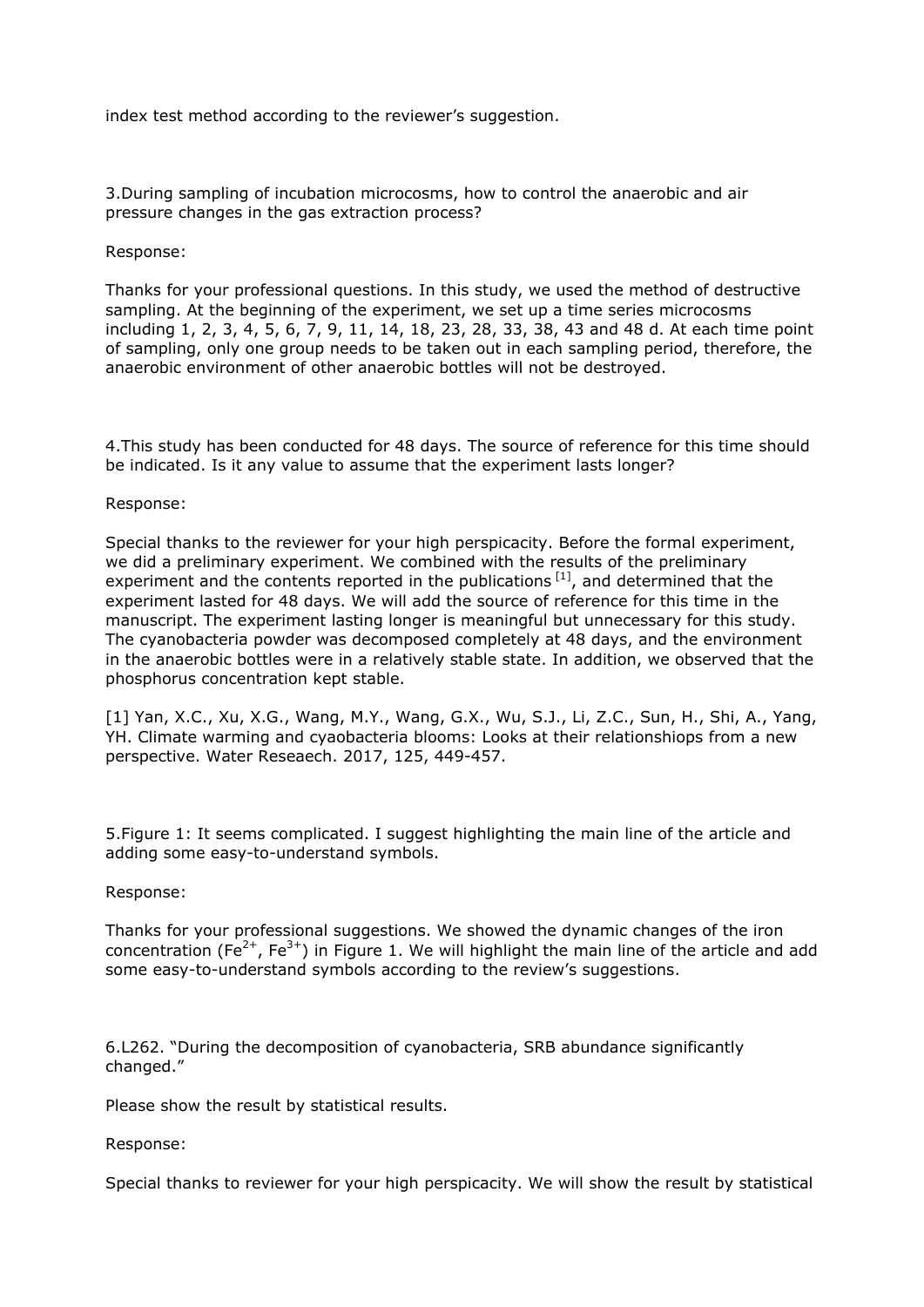results in Line 262.

7.This study discussed that expect for climate warming and external input, the release of endogenous phosphorus is also an important reason of eutrophic lake. Why didn't the authors determine its proportion of contribution and discuss the contribution rate of endogenous nutrients in a more detailed way in the manuscript?

# Response:

Thanks for the reviewer's professional suggestion. To determine the proportion of contribution for endogenous phosphorus is out of the purpose of this study. In future experiments, we will consider the isotope tracer method to determine the contribution of endogenous phosphorus.

8.L279-281. "Cyanobacteria released large amounts of organic matter during their decay and decomposition, which promoted microbial growth and ultimately promoted anaerobic reduction of sulfur and iron (Holmer et al., 2001)." The authors obtained this result based on the results and references. But a detailed explanation of the biochemical process followed this sentence. Since the anaerobic reduction of sulfur and iron is quite complex, I suggest that more attention should be paid to the logic of the discussion here. Putting this sentence after the biochemical explanation will make the discussion clearer.

### Response:

Thanks for the reviewer's questions. Cyanobacteria decomposition released a large amount of organic matter and formed the anaerobic environment which promoted the sulfate reduction  $[1]$ . We will modify the logic of this paragraph and add more discussion about the biochemical explanation.

[1] Holmer, M., Storkholm, P. Sulphate reduction and sulphur cycling in lake sediments: a review. Freshwater Biology, 2001, 46:431-451.

9.In this manuscript, the results and discussion of microorganisms are insufficient. I suggest that the author can supplement more data to make the study more comprehensive.

# Response:

Thanks for your comments. The increase of sulfate concentration promoted the increase of abundance and activity of SRB. In this study, we have showed the dynamic changes of the SRB abundance in Table 1. We will add more discussion about abundance and activities of microorganisms in the discussion section according to other studies.

10.This study indicated that the sulfate reduction promoted the release of endogenous phosphorus in eutrophic lakes. The authors may be able to compare this study with the non-trophic lakes in the middle and lower reaches of the Yangtze River.

Response: